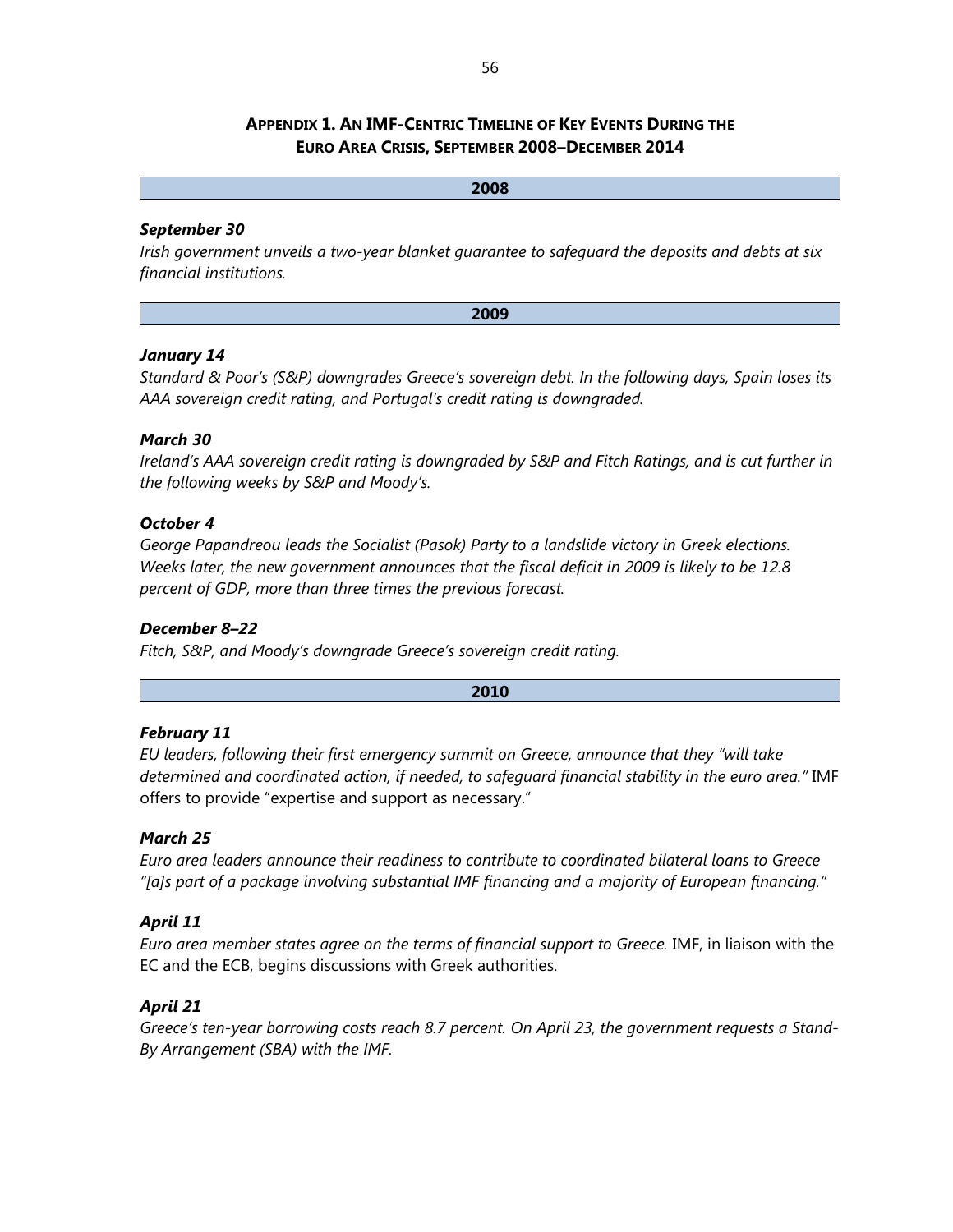## *April 27*

*S&P cuts Greece's credit rating to speculative-grade status. Spain and Portugal have their credit ratings lowered.* 

## *May 2*

IMF mission, in consultation with representatives from the EC and the ECB, reaches agreement with **Greek** authorities on a three-year €30 billion SBA as part of a cooperative package of financing with the EU. IMF Executive Board approves the SBA a week later on May 9, under the Fund's fast-track Emergency Financing Mechanism.

## *May 7–9*

*ECB announces its decision to suspend minimum credit rating thresholds for Greek government debt used as collateral in Eurosystem refinancing operations. Euro area finance ministers announce the creation of the European Financial Stability Facility (EFSF) and the European Financial Stabilization Mechanism (EFSM), with a combined volume of up to €500 billion. At the same time, ECB announces exceptional measures including secondary-market sovereign debt purchases within the framework of the Securities Market Program (SMP); initial purchases mainly focus on Greek government bonds.* 

## *July 23*

*The results of the first pan-European stress tests of the banking system are published. Only seven banks fail the stress tests, with an aggregate capital shortfall of €3.5billion.* 

### *September 7*

*Irish government announces an extension of the state blanket guarantee for short-term bank liabilities to end-December 2010. A few weeks later, Irish Finance Minister says there will be "a very substantial spike" in Ireland's general government deficit in 2010 as a result of the capital support being provided to the banking system.* 

#### *September 10*

IMF Executive Board completes the first review of **Greece's** performance under the SBAsupported program and approves disbursement of €2.57 billion.

#### *September 29*

*EC presents a package of six legislative proposals aimed at reforming economic governance and strengthening the framework for preventing excessive imbalances and excessive deficits.* 

#### *October 18*

*German Chancellor and French President agree, in Deauville, France, to create a permanent crisis resolution mechanism that provides for the possibility of sovereign debt restructuring.* 

#### *November 4*

*Ireland's borrowing costs rise to 7.7 percent as the government announces record budget cuts.* 

#### *November 21*

*Irish government requests financial assistance to safeguard financial stability.*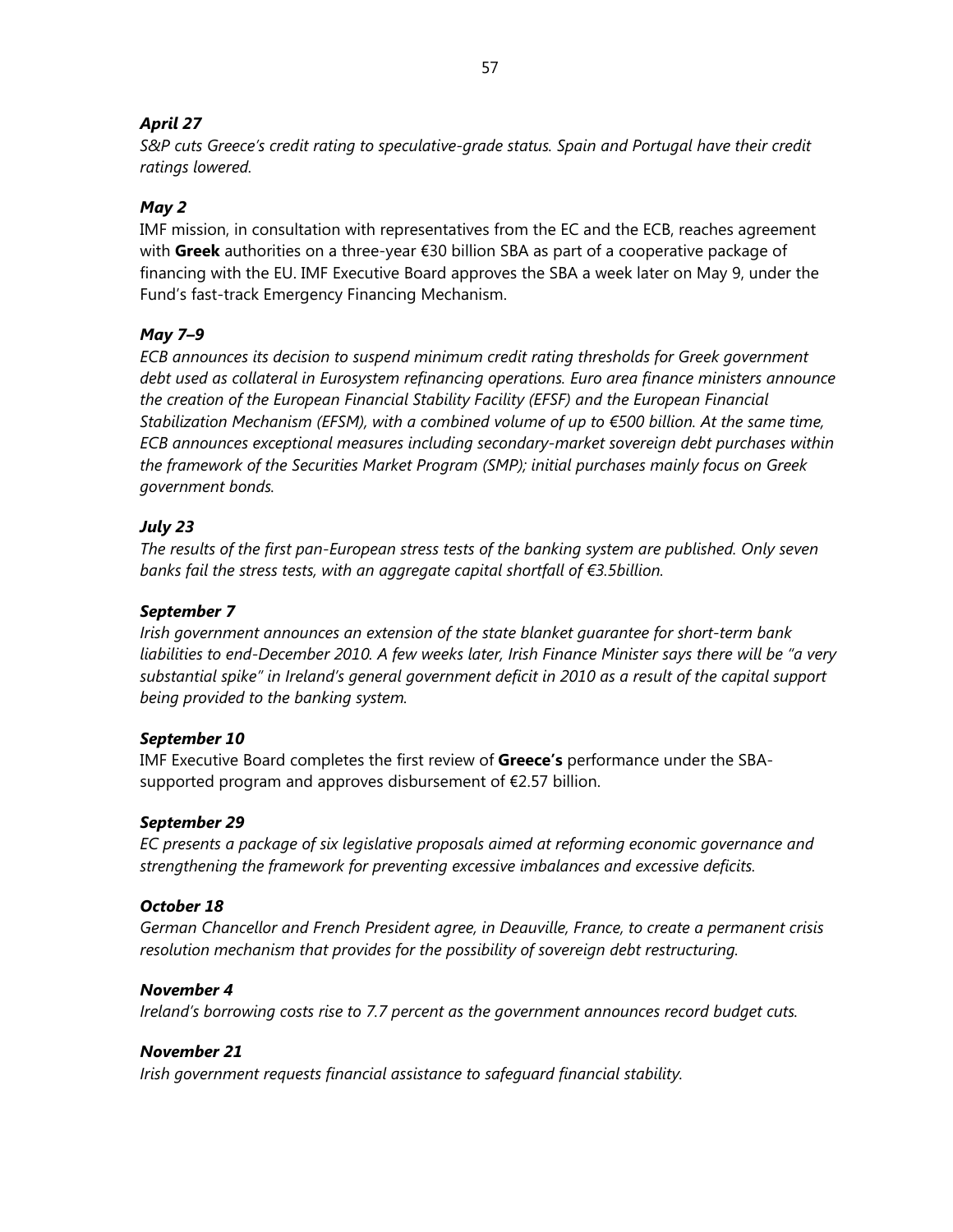#### *November 28*

IMF mission reaches agreement with **Irish** authorities on a financing package totaling €85 billion, of which the Fund would contribute €22.5 billion through a three-year arrangement under the Extended Fund Facility (EFF).

### *December 7*

IMF Managing Director visits **Greece** to discuss economic developments with Greek authorities, members of parliament, and the opposition.

#### *December 9*

*Irish Parliament votes to approve the EU-IMF financial assistance program for Ireland.* 

#### *December 16*

IMF Executive Board approves the three-year €22.5 billion Extended Arrangement for **Ireland** under the Fund's fast-track Emergency Financing Mechanism.

#### *December 17*

IMF completes the second review of **Greece's** economic performance under the SBA- supported program and approves disbursement of €2.5 billion. *On the same day, EU leaders agree to create a permanent debt-crisis mechanism—the European Stability Mechanism (ESM)—in 2013.*

#### **2011**

#### *February 11*

*Greek government accuses the EU and IMF of interfering in its domestic affairs after staff teams from the IMF, EC, and ECB on the third review mission to Greece conclude that "major reforms still need to be designed and implemented."* 

#### *February 25*

*Ireland holds general elections. The ruling Fianna Fail party is swept from power and Enda Kenny (Fine Gael) is sworn in as the new Prime Minister.* 

#### *March 11*

*Euro area leaders agree to lower the interest rate on the emergency loans to Greece to 5 percent and to increase the maturity of the loans to 7.5 years. Leaders agree to make the EFSF's €440 billion lending capacity fully effective, and to allow the EFSF and ESM to intervene in the primary market for sovereign debt "in the context of a program with strict conditionality."* 

#### *March 14*

IMF completes the third review of **Greece's** performance under the SBA-supported program and approves disbursement of €4.1 billion.

#### *March 23*

*Portugal's Prime Minister Jose Socrates resigns after opposition parties reject the fourth package of austerity measures in a year; his resignation leads to the calling of a snap election two years ahead of schedule.*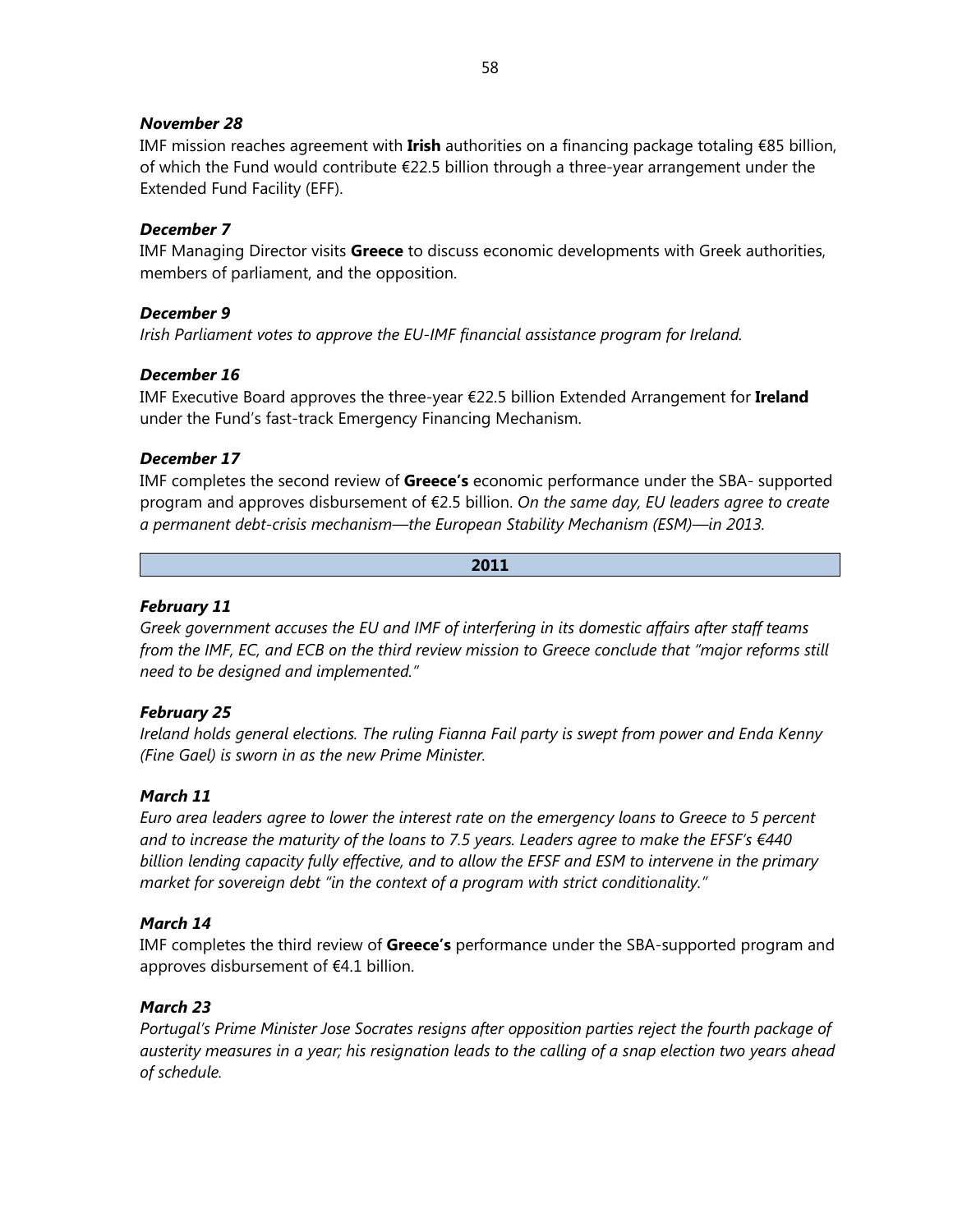## *April 8*

*After further credit downgrades by Fitch and Moody's, the Portuguese government requests financial assistance from the EU and IMF.* 

## *May 5*

IMF mission reaches agreement with **Portuguese** authorities on a three-year €26 billion arrangement under the EFF, as part of a financing package with the EU. IMF Executive Board approves the arrangement two weeks later, under the Fund's fast-track Emergency Financing Mechanism.

## *May 16*

IMF completes the first and second reviews of **Ireland's** performance under the EFF-supported program and approves disbursement of €1.58 billion.

## *May 17*

*European finance ministers float the idea of talks with bondholders to extend Greece's debtrepayment schedule. ECB says it will not accept Greek bonds as collateral if maturities are extended.* IMF confirms that the Fund will be unable to provide additional financing to Greece without assurance that the next year's financing gap would be filled.

## *May 18*

IMF Managing Director Strauss-Kahn resigns.

### *June 5*

*Center-right Social Democrats win a conclusive victory over the center-left Socialists in Portugal's general elections.* 

## *June 21*

*Pedro Passos Coelho is sworn in as the new Prime Minister of Portugal.* 

## *June 29*

*Greek parliament backs a five-year austerity plan and approves implementation laws.* 

## *July 5*

IMF Executive Board selects French Finance Minister Christine Lagarde as IMF Managing Director for a five-year term.

## *July 8*

IMF Executive Board completes the fourth review of **Greece's** performance under the SBAsupported program and approves disbursement of €3.2 billion.

## *July 11*

IMF publishes a staff paper on "Lessons from the European Financial Stability Framework Exercise," highlighting a need to strengthen the effectiveness of existing institutions; adopt a consistent design across all elements of the financial stability framework; and fill in an important gap in the existing framework by ensuring effective crisis management and resolution.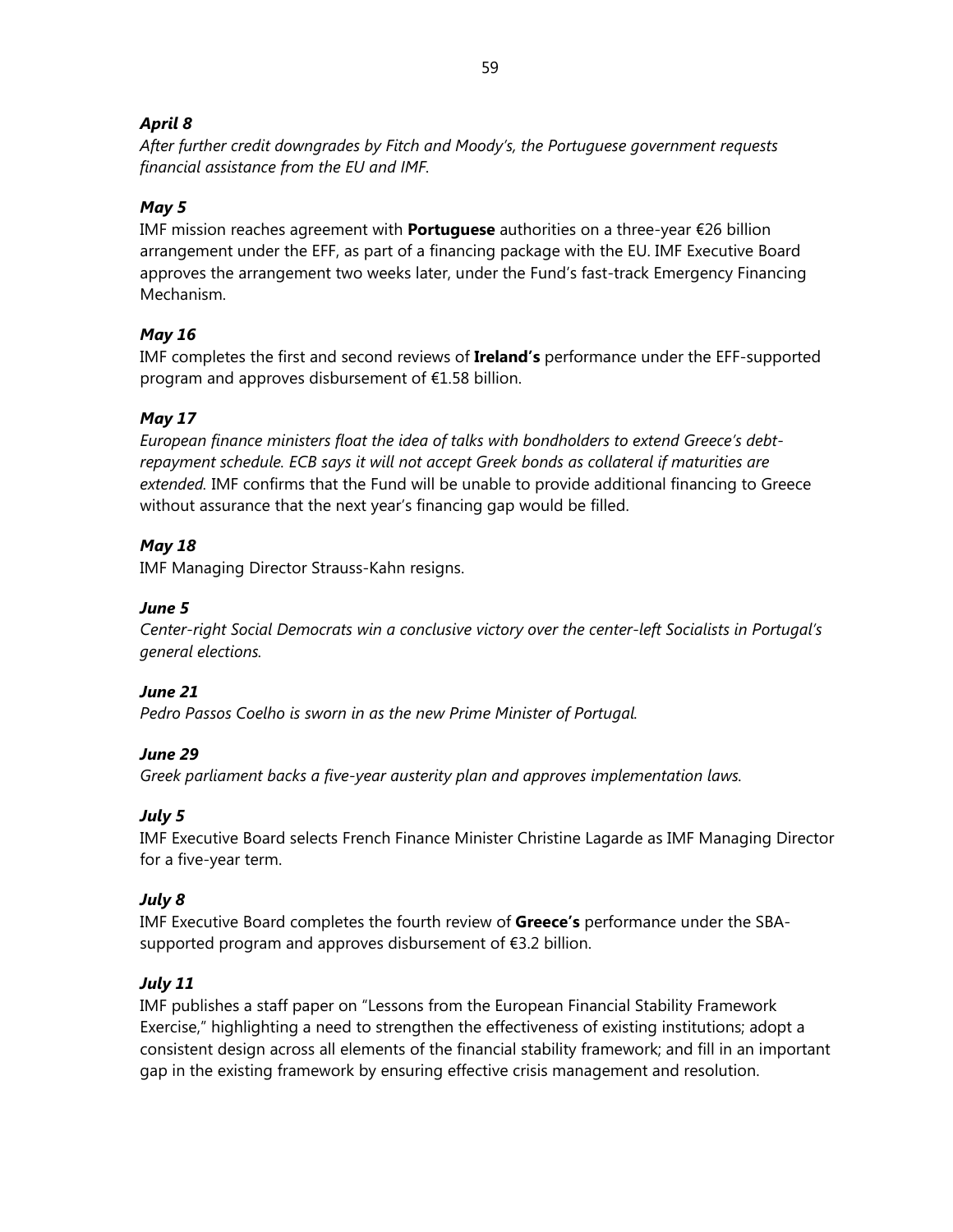### *July 15*

*The results of the second round of pan-European stress tests are made public. Eight out of 90*6 *European banks fail (five in Spain, two in Greece, and one in Austria) and another 16 banks are considered in the danger zone.* 

### *July 21*

*Euro area leaders and EU institutions decide on a new package of measures to end the crisis and prevent contagion, including: a new program for Greece; voluntary private sector involvement, with a net contribution corresponding to a 21 percent haircut, to strengthen Greek public debt sustainability; a secondary market debt buy-back program for Greece; and a lowering of the interest rate on assistance loans (to about 3.5 percent) and a lengthening of their maturities (from 15 to 30 years). The agreement also includes measures to expand the powers of the EFSF/ESM.* 

#### *August 4*

*ECB reactivates secondary market purchases and starts purchasing Italian and Spanish bonds.* 

#### *August 12*

*Italian Prime Minister announces a new austerity package to shore up strained public finances.* 

#### *August 29*

IMF Managing Director calls for an "urgent," potentially mandatory, recapitalization of Europe's banks in a speech at Jackson Hole.

#### *September 2*

IMF/EC/ECB team suspends **Greece's** fifth review after finding delays in the implementation of the medium-term fiscal plan and structural economic reforms.

#### *September 2*

IMF completes the third review of **Ireland's** performance under the EFF-supported program and approves disbursement of €1.48 billion.

#### *September 12*

IMF completes the first review of **Portugal's** performance under the EFF-supported program and approves disbursement of €3.98 billion.

#### *September 14*

*Italian parliament gives final approval to a much-altered austerity plan after the government wins a confidence vote on the package earlier in the day.* 

#### *September 21*

IMF *Global Financial Stability Report* estimates that losses due to exposures to sovereign bonds of "high-spread" euro area countries could potentially reach €200 billion for EU banks.

#### *October 4–18*

*Spain and Italy are hit by a wave of rating downgrades by three main rating agencies.*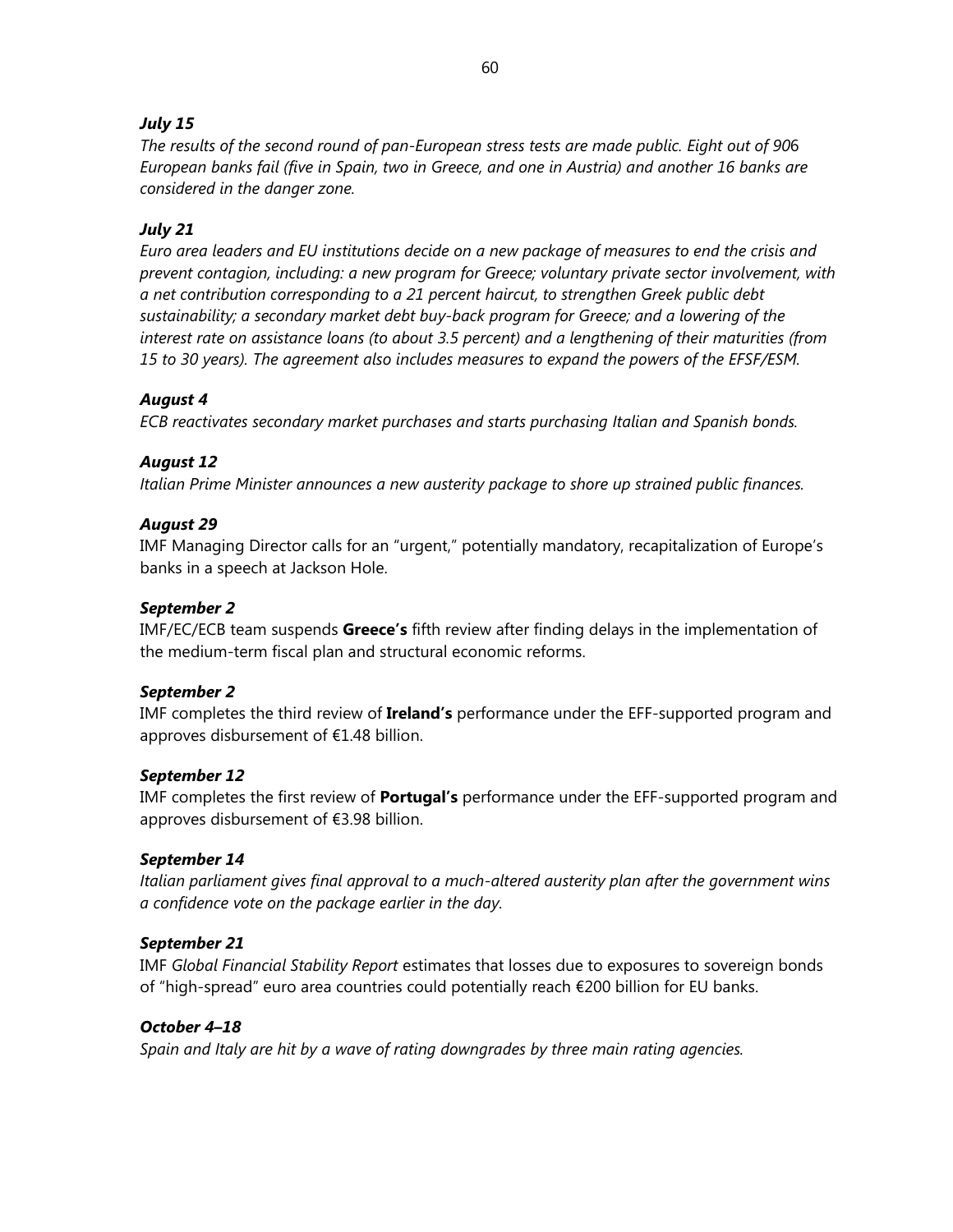#### *October 11*

Staff teams from the IMF, EC, and ECB conclude their fifth review mission to **Greece** and note that: "The success of the program continues to depend on mobilizing adequate financing from private sector involvement (PSI) and the official sector."

#### *October 26*

*EU leaders hold yet another crisis summit. After a night of tense negotiations, leaders agree to a 50 percent haircut on Greek bonds held by private investors and to extend a new financial assistance package worth €130 billion to Greece. Leaders also agree to leverage the resources of the EFSF to boost its firepower to €1 trillion.* 

#### *November 3*

*Greek Prime Minister Papandreou calls for a new coalition to negotiate the new €130 billion financing package. Lucas Papademos is chosen to lead an interim coalition government, following Papandreou's resignation.* 

#### *November 4–16*

*Italian government requests monitoring of its economic policy implementation by the IMF as part of the commitments made to its euro area partners in October. Italian Prime Minister loses his majority in Parliament and resigns four days later. Mario Monti is appointed to head a new government.* 

#### *December 5*

IMF Executive Board completes the fifth review of **Greece's** performance under the SBAsupported program and approves disbursement of €2.2 billion.

#### *December 9*

*Twenty-five EU leaders agree on a new "fiscal compact." Leaders also agree to deploy the EFSF's leverage options; bring forward the entry into force of the ESM to July 2012; reassess the overall ceiling of the EFSF/ESM; increase the IMF's resources by up to €200 billion; and reaffirm the "unique and exceptional" nature of the decisions concerning private sector involvement in Greece.* 

#### *December 8*

*ECB announces additional measures to support bank lending and liquidity, including by increasing collateral availability and by conducting two longer-term refinancing operations (LTROs).* 

#### *December 15*

IMF Executive Board completes the fourth review of **Ireland's** performance under the EFFsupported program and approves disbursement of €3.9 billion.

#### *December 19*

IMF Executive Board completes the second review of **Portugal's** performance under the EFFsupported program and approves disbursement of €2.9 billion.

#### *December 22*

*Italy adopts an emergency ("Save Italy") austerity budget.* IMF staff team visits Italy to discuss the modalities for future monitoring missions.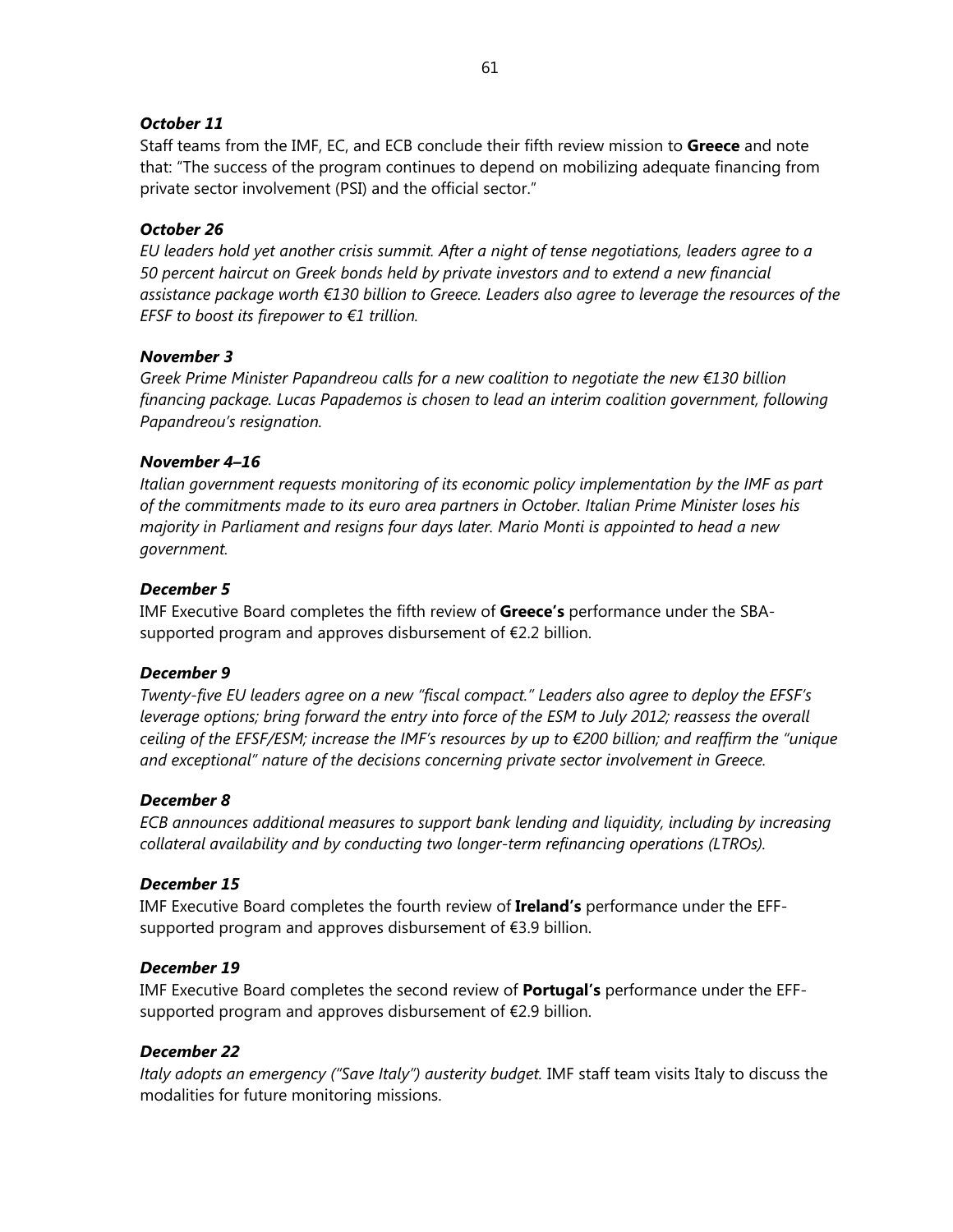#### **2012**

### *February 21*

*After long negotiations, euro area leaders agree on the terms for a second financial assistance program for Greece, involving elements of private sector involvement (PSI) aimed at reducing Greek public debt to around 120 percent of GDP by 2020. Greece launches a bond swap offer to private holders of its bonds on February 24.* 

### *February 27*

IMF Executive Board completes the fifth review of **Ireland's** performance under the EFFsupported program and approves disbursement of €3.2 billion.

### *March 2*

*EU member states (except the U.K. and the Czech Republic) sign the Treaty on Stability, Convergence, and Governance in the Economic and Monetary Union (the "fiscal compact").* 

### *March 9*

*Greek Finance Ministry announces an 85.8 percent participation rate in the PSI operation, cutting the debt by about €105 billion. Euro area finance ministers formally approve the second financial assistance package for Greece in the following days.* 

### *March 15*

IMF Executive Board approves a four-year €28 billion arrangement under the EFF for **Greece**.

#### *March 30*

*Euro area finance ministers agree to expand their financial firewall to €700 billion by combining the resources of the EFSF and ESM.* 

#### *April 4*

IMF completes the third review of **Portugal's** performance under the EFF-supported program and approves disbursement of €5.17 billion.

#### *April 25*

IMF FSAP mission to **Spain** announces that stress tests covering more than 90 percent of the domestic banking sector identify ten banks as "vulnerable."

#### *May 6*

*In Greek legislative elections, the two dominant parties—the center-right New Democracy and the Socialists (Pasok)—fail to secure enough votes for a majority in Parliament. A second snap election is called.* 

#### *June 8*

IMF Executive Board discusses the 2012 Financial System Stability Assessment for **Spain**. FSAP stress tests indicate that several banks would need €40 billion in extra capital.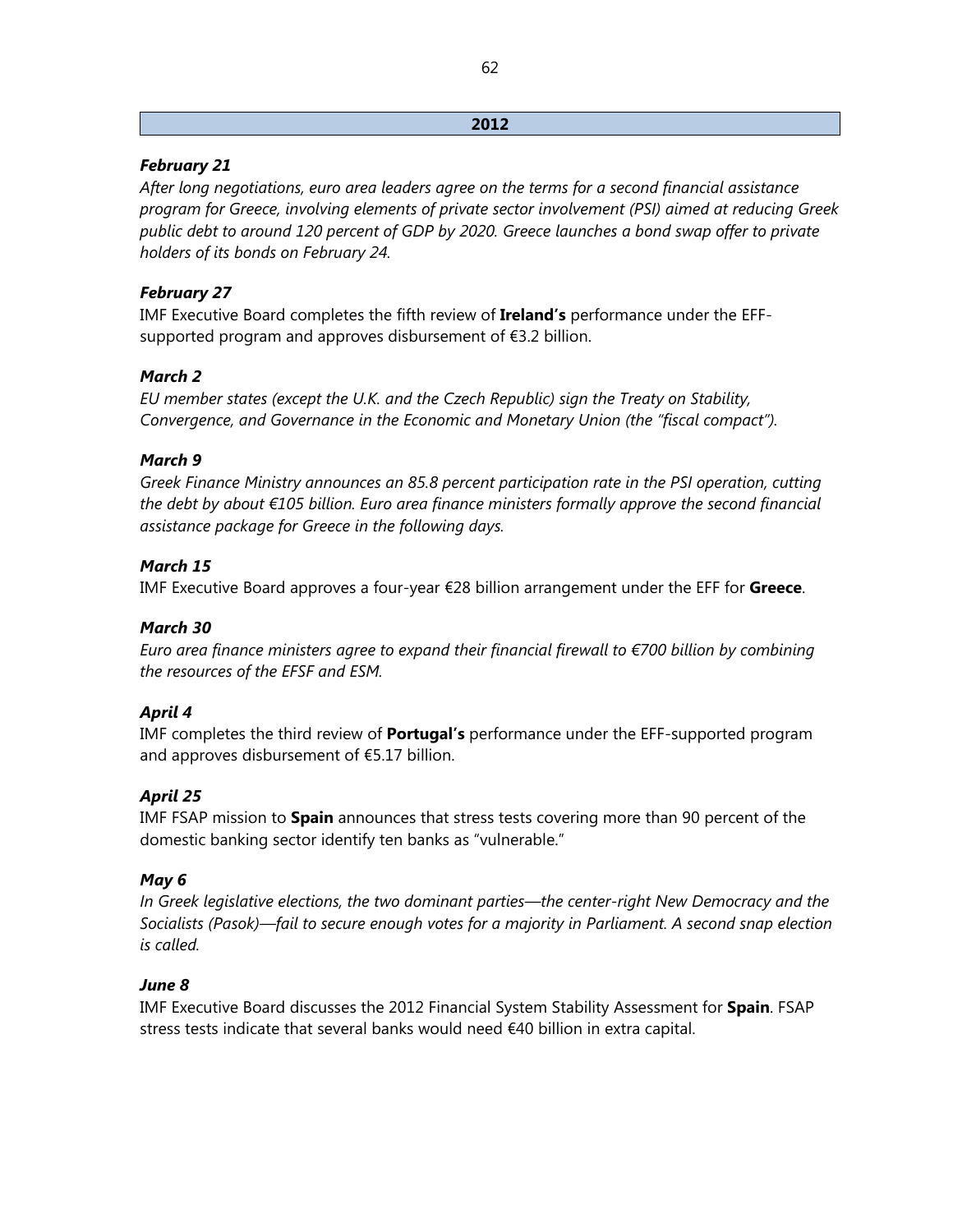### *June 9*

*Spain requests financial assistance from the EU to recapitalize its banking sector. Eurogroup agrees to provide assistance to the Spanish government of up to €100 billion, and announces that the IMF would help monitor reforms in Spain's banking sector.* 

### *June 13*

IMF completes the sixth review of **Ireland's** performance under the EFF-supported program and approves disbursement of €1.4 billion.

### *June 17*

*The New Democracy party ekes out a narrow victory in Greek elections and forms a coalition government. Antonis Samaras is sworn in as the new Prime Minister.* 

#### *June 25*

*Cyprus requests financial support from the euro area through the EFSF/ESM and invites the IMF to participate in the financial assistance.* 

### *June 27*

IMF sends a team to Cyprus to prepare for discussions on an economic program.

### *June 29*

*Euro area leaders endorse the concept of banking union and open the door to possible direct bank recapitalizations by the ESM once an effective single supervisory mechanism is established.* 

## *July 16*

IMF completes the fourth review of **Portugal's** performance under the EFF-supported program and approves disbursement of €1.48 billion.

## *July 20*

*Eurogroup agrees on the details of the financial assistance to Spain.* 

## *July 26*

*ECB President announces the ECB's willingness to do "whatever it takes to preserve the euro."* 

#### *July 26*

*Ireland returns to international bond markets with the sale of a five-year bond, its first new issue of long-dated debt since September 2010.* 

#### *August 5*

Staff teams from the IMF, EC, and ECB visit **Greece** to discuss the implementation of the program and agree on the need to "strengthen policy efforts to achieve its objectives."

#### *September 5*

IMF Executive Board completes the seventh review of **Ireland's** performance under the EFFsupported program and approves disbursement of €0.92 billion.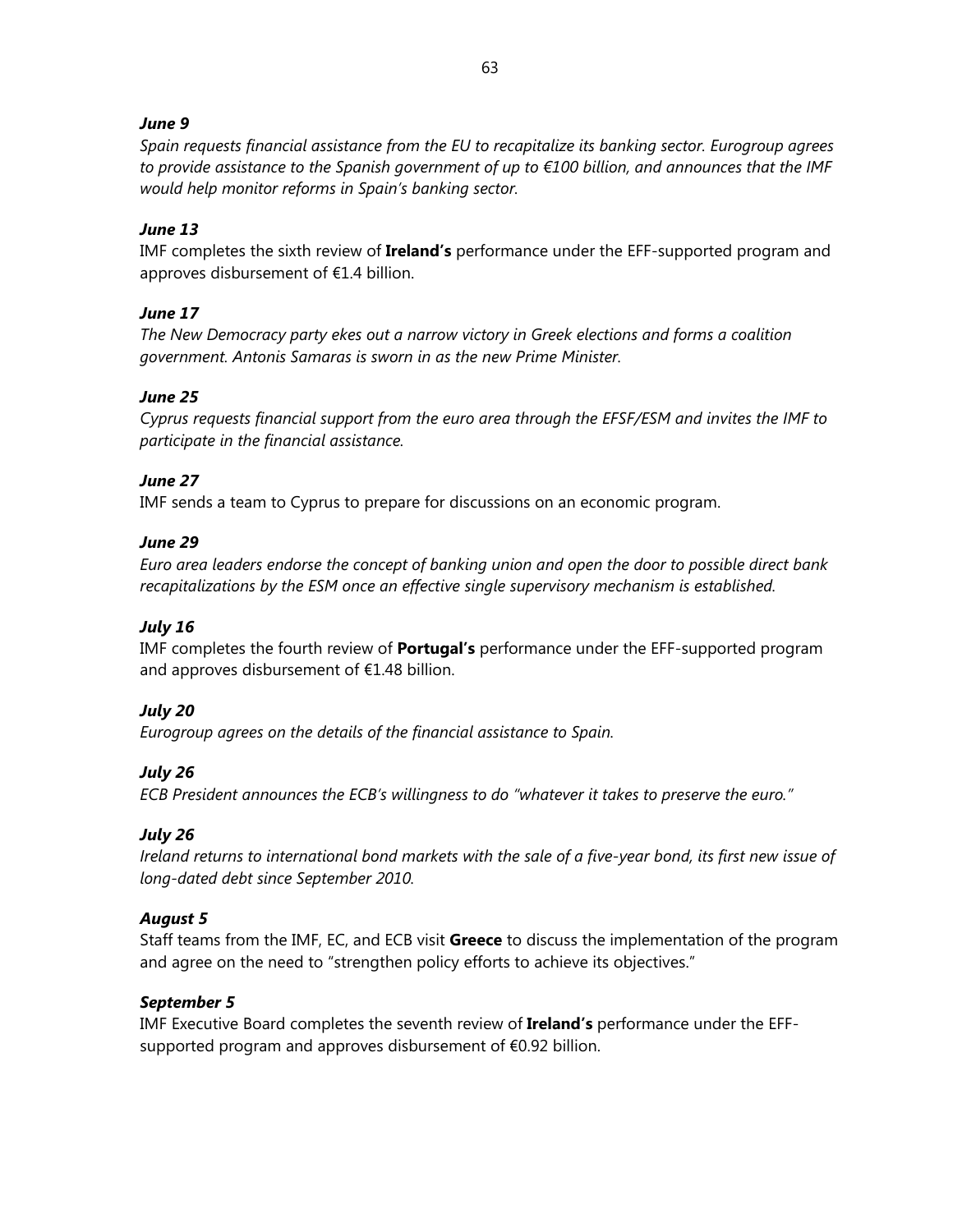#### *September 6*

*ECB announces a new framework, Outright Monetary Transactions (OMT), for intervention in sovereign bond markets of countries accepting EFSF and ESM support for their macroeconomic adjustment programs and adhering to the associated structural and fiscal reform efforts.* 

#### *September 7*

*Portuguese government announces a fiscal devaluation to be included in the 2013 budget, involving lowering employers' social security contributions and raising workers' contributions.* 

#### *September 21*

*Following a street protest by hundreds of thousands of demonstrators, Portuguese government abandons the proposed fiscal devaluation.* 

#### *October 8*

*ESM is formally inaugurated in Luxembourg.* 

### *October 9*

IMF's *World Economic Outlook* shows that fiscal multipliers have been underestimated, resulting in the negative short-term effects of fiscal cutbacks being larger than expected.

#### *October 11*

At the 2012 IMF-World Bank Annual Meetings, IMF Managing Director urges countries to refrain from new austerity measures and argues that struggling European countries should be given more time to reduce their budget gaps. In her report to the IMFC the Managing Director calls for the ESM and the OMT to be deployed and for banking union to be advanced.

#### *October 24*

IMF Executive Board completes the fifth review of **Portugal's** performance under the EFFsupported program and approves disbursement of  $E1.5$  billion.

#### *October 26*

IMF conducts first financial sector monitoring mission to **Spain** and concludes that all deadlines established in the EU Memorandum of Understanding have been met.

#### *November 26*

*Euro area finance ministers reach agreement with the IMF to complete the first EFF-supported program review for Greece. The deal includes Greek debt buybacks, return of SMP profits to Greece, reduction of interest rates, significant extension of maturities, and the deferral of interest rate payments.* 

#### *December 3*

*Greek government launches a debt buyback scheme seeking to retire about half of the €62 billion in debt owed to private creditors.* 

## *December 17*

IMF Executive Board completes the eighth review of **Ireland's** performance under the EFFsupported program and approves disbursement of €0.89 billion.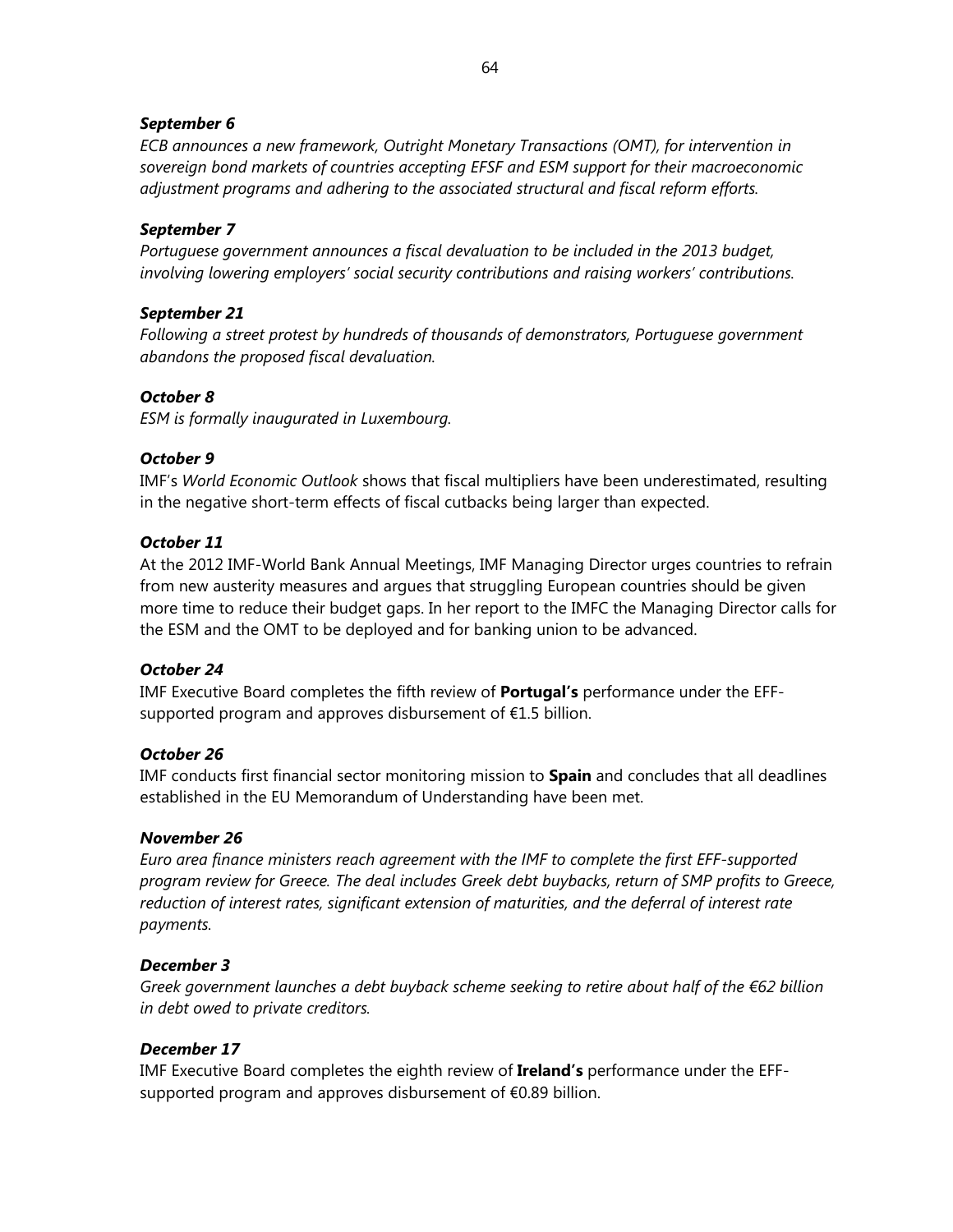### *December 20*

IMF mission announces conclusions of the first-ever EU-wide financial system stability assessment. The mission recommends: further steps towards banking union; reinvigorating the single financial market in Europe; improved and expanded stress testing; measures to separate bank and sovereign risk; and development of an effective crisis management framework to minimize costs to taxpayers.

#### **2013**

#### *January 16*

IMF Executive Board completes the first and second reviews of **Greece's** performance under the EFF-supported program and approves disbursement of €3.24 billion. IMF Executive Board also completes the sixth review of **Portugal's** performance under the EFF-supported program and approves disbursement of €838.8 million.

#### *January 24*

*Portugal sells €2.5 billion of five-year bonds through banks, the first offering with that maturity in almost two years.* 

### *February 4*

IMF conducts the second financial sector monitoring mission to **Spain**.

### *February 14*

IMF publishes a Staff Discussion Note, "Banking Union for the Euro Area," and three background technical notes which elaborate the case for, and the design of, a banking union for the euro area.

#### *February 24*

*Nicos Anastiades wins the presidential election in Cyprus. He is expected to conclude negotiations with international lenders over the rescue package that Cyprus had applied for in June 2012.* 

#### *March 13*

*Ireland sells €5 billion of new benchmark ten-year bonds to meet nearly all its funding needs through the next year.* 

## *March 22*

IMF Executive Board completes the ninth review of **Ireland's** performance under the EFFsupported program and approves disbursement of €0.97 billion.

## *April 3*

IMF reaches a staff-level agreement with the **Cypriot** authorities on an economic program that would be supported by the IMF jointly with the EU and the ECB.

## *April 5*

*Portugal's Constitutional Court rejects four out of nine contested austerity measures in this year's budget.*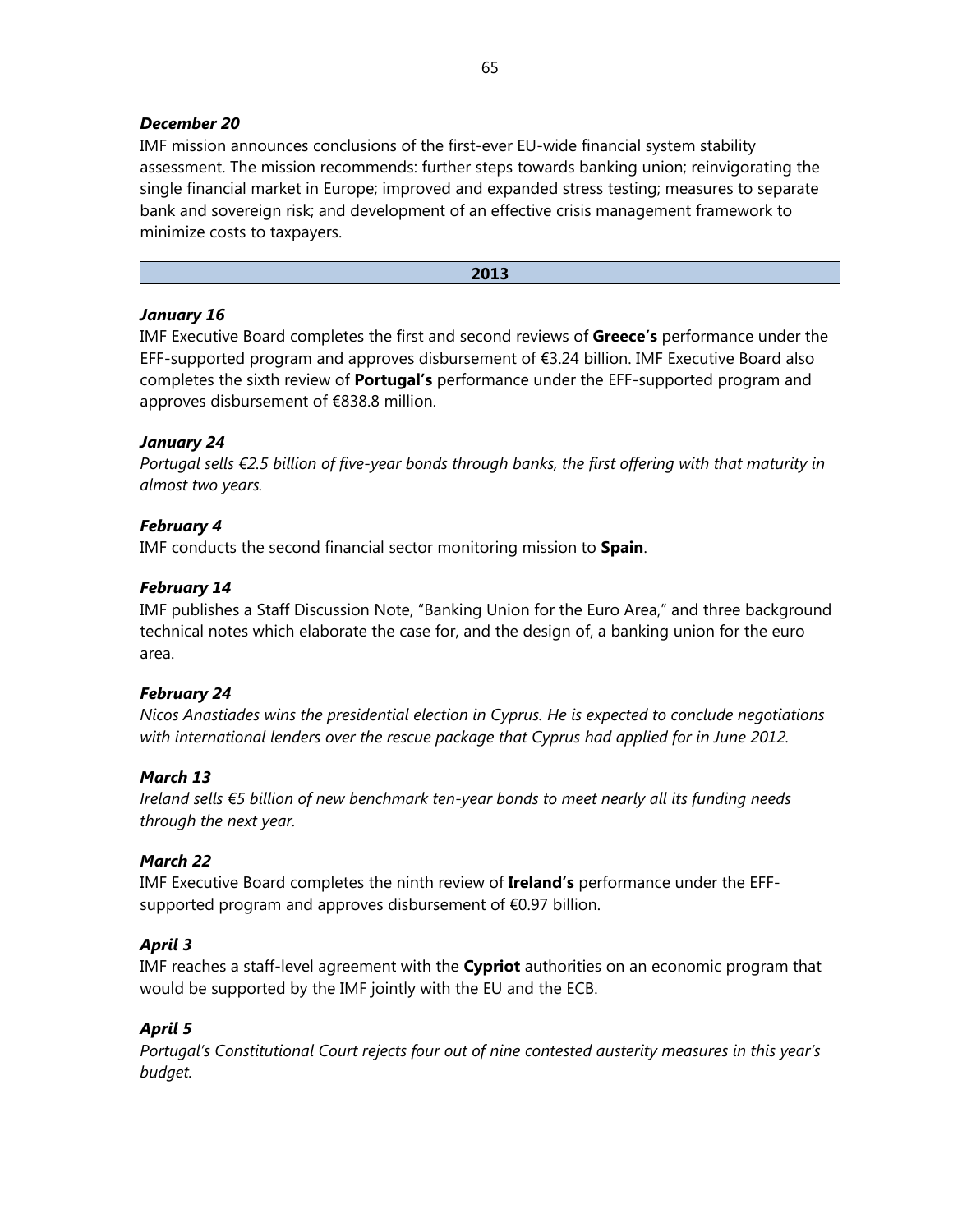## *April 16*

IMF *World Economic Outlook* urges ECB to keep monetary policy very accommodative and to make "OMTs … available to countries with programs that are delivering on adjustment."

## *May 7*

*Portugal issues its first new government bonds in two years, in a heavily-oversubscribed offer of ten-year debt that raises €3 billion.*

## *May 15*

IMF Executive Board approves a three-year €1 billion arrangement for **Cyprus** under the EFF as part of a cooperative package of financing with the ESM.

## *May 31*

IMF Executive Board completes the third review of **Greece's** performance under the EFFsupported program and approves disbursement of €1.74 billion. The Board also discusses the IMF's ex post evaluation of the 2010 SBA with Greece.

## *June 3*

IMF conducts the third financial sector monitoring mission to **Spain**.

## *June 12*

IMF Executive Board completes the seventh review of **Portugal's** performance under the EFFsupported program and approves disbursement of €657.47 million.

## *June 17*

IMF Executive Board completes the tenth review of **Ireland's** performance under the EFFsupported program and approves disbursement of €0.95 billion.

## *July 1*

*ESM becomes the sole and permanent mechanism for responding to new requests for financial assistance by euro area member states; EFSF remains active in financing the ongoing programs.* 

## *July 29*

IMF Executive Board completes the fourth review of **Greece's** performance under the EFFsupported program and approves disbursement of €1.72 billion.

## *August 29*

*Portugal's Constitutional Court rejects a bill that would effectively allow the state to fire public sector workers.* 

## *September 16*

IMF Executive Board completes the first review of **Cyprus'** performance under the EFF-supported program and approves disbursement of €84.7 million.

## *September 26*

IMF Executive Board completes the eleventh review of **Ireland's** performance under the EFFsupported program and approves disbursement of €770 million.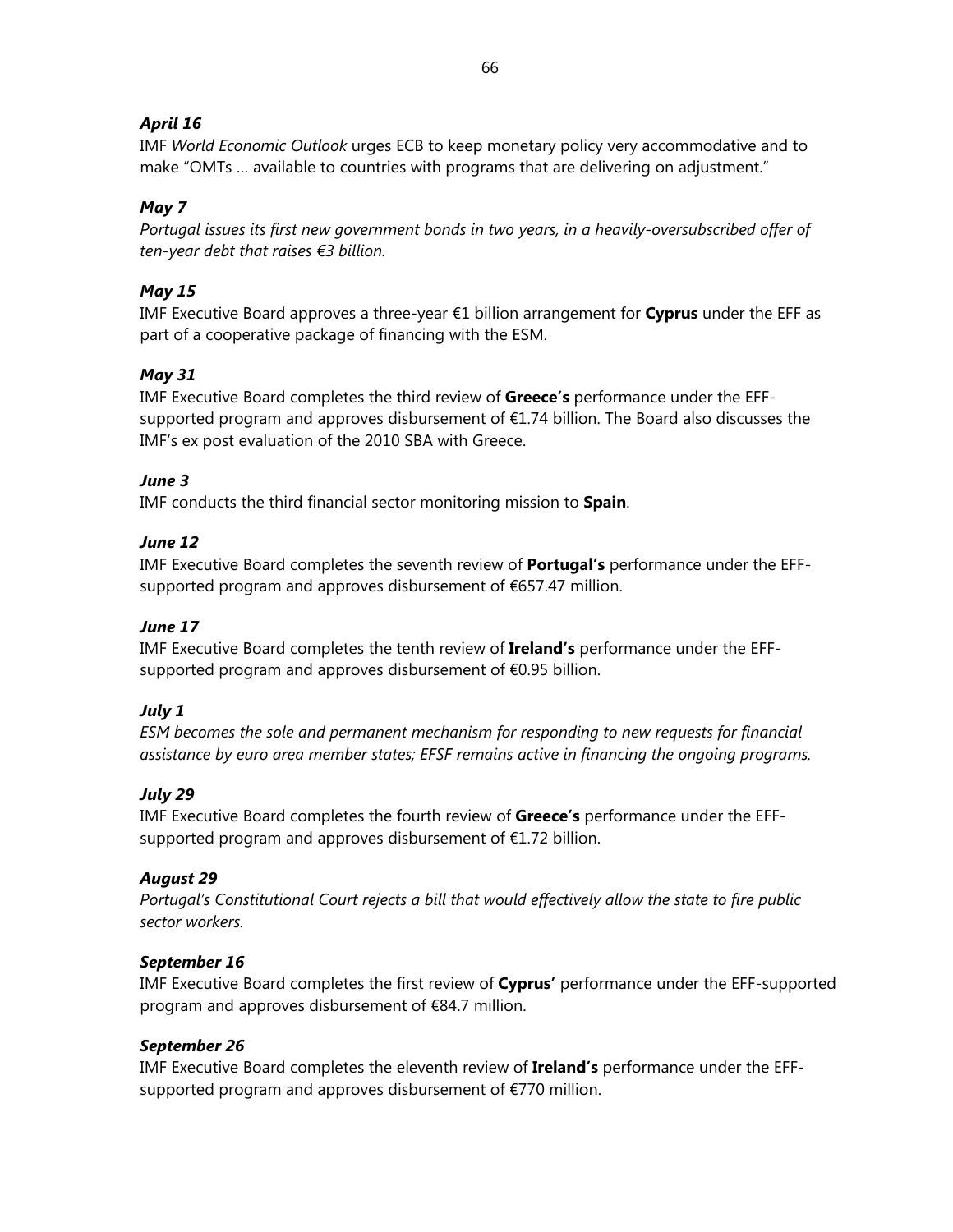### *September 30*

IMF conducts the fourth financial sector monitoring mission to **Spain**.

#### *November 8*

IMF Executive Board completes the eighth and ninth review of **Portugal's** performance under the EFF-supported program and approves disbursement of  $E1.91$  billion.

### *November 143*

*Euro area finance ministers agree to let Spain exit the financial assistance program for its banking sector in January 2014 without drawing more European funds.* 

#### *December 13*

IMF Executive Board completes the twelfth and final review of **Ireland's** performance under the EFF-supported program and approves disbursement of  $\epsilon$ 0.65 billion. The extended arrangement expires on December 15.

### *December 16*

IMF conducts the fifth and final financial sector monitoring mission to **Spain**.

#### *December 18*

*EU finance ministers agree on the design of the Single Resolution Mechanism.* 

**2014** 

#### *January 22*

*Greece's highest administrative court reverses wage cuts that were imposed by the government in 2012 on police and armed forces to comply with the terms of the country's EU/IMF program.* 

## *February 12*

IMF Executive Board completes the tenth review of **Portugal's** performance under the EFFsupported program and approves disbursement of €0.91 billion.

## *April 9*

*Greece returns to global capital markets for the first time since 2010, raising €3 billion in a fiveyear bond deal with a lower-than-expected yield of 4.95 percent.* 

## *April 17*

IMF Executive Board completes the eleventh review of **Portugal's** performance under the EFFsupported program and approves disbursement of €851 million.

#### *May 30*

*Portugal's Constitutional Court strikes down some austerity measures imposed at the start of the year, thus requiring the government to implement compensatory measures in order to reach its fiscal targets.*